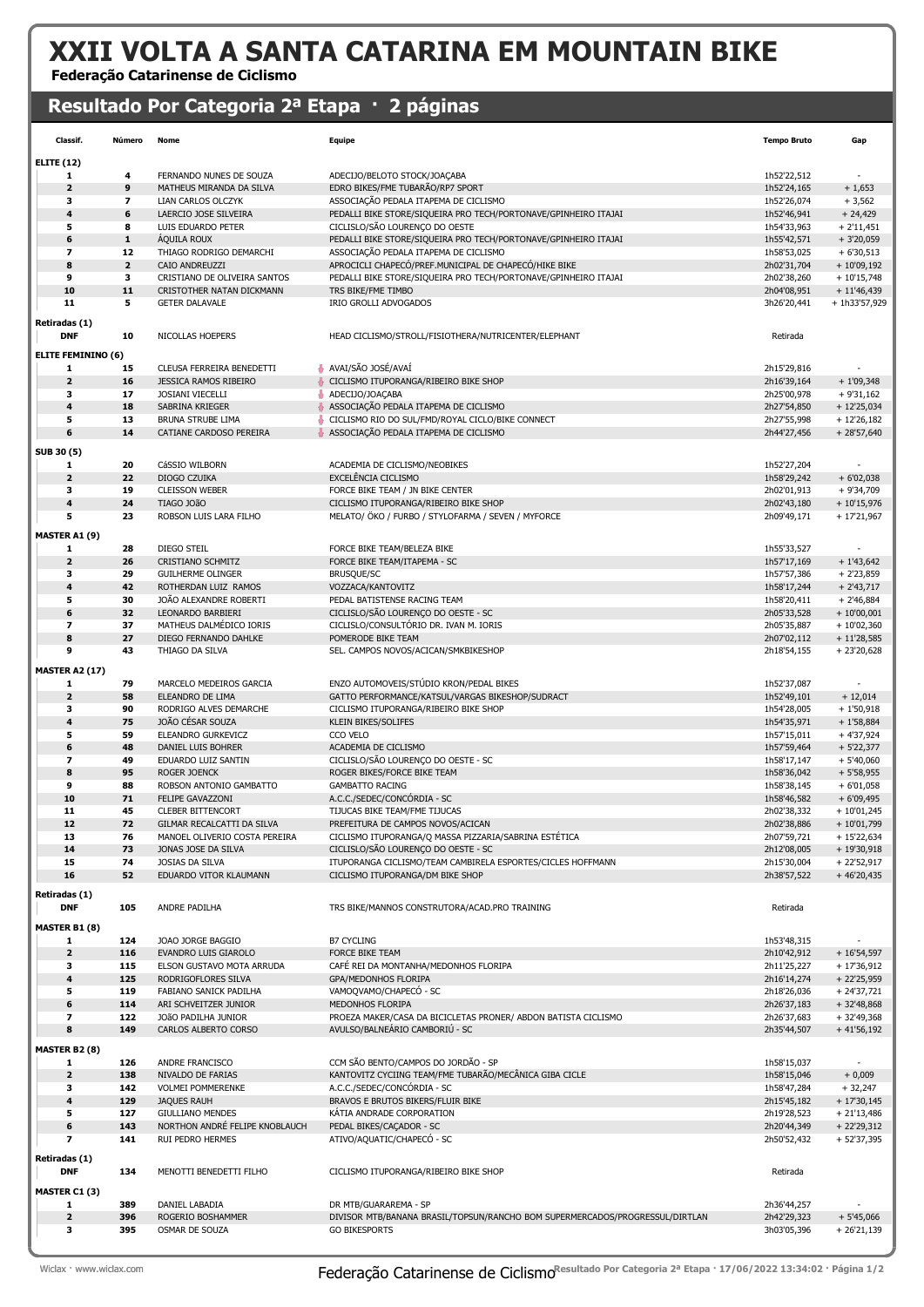|                                    | Classif.                        | Número | Nome                           | Equipe                                                                           | <b>Tempo Bruto</b> | Gap           |  |  |
|------------------------------------|---------------------------------|--------|--------------------------------|----------------------------------------------------------------------------------|--------------------|---------------|--|--|
|                                    | MASTER C2 (1)                   |        |                                |                                                                                  |                    |               |  |  |
|                                    | 1                               | 354    | ANTONIO KNOPF NETO             | CICLISMO ITUPORANGA/ENÉIAS BIKE SHOP                                             | 1h57'37,575        |               |  |  |
| JUNIOR (5)                         |                                 |        |                                |                                                                                  |                    |               |  |  |
|                                    | 1                               | 229    | JEAN GUERRA DOS SANTOS GUERRA  | TRS RACE/FME TIMBÓ/JJJ SANTOS/TERRA NOVA CONSTRUTORA                             | 1h35'09,728        |               |  |  |
|                                    | $\overline{2}$                  | 350    | <b>AXEL KRUGER</b>             | CICLISMO RIO DO SUL/FMD/ROYAL CICLO/BIKE CONNECT                                 | 1h38'44,180        | $+3'34,452$   |  |  |
|                                    | 3                               | 232    | JOAO PIAZZON                   | APROCICLI CHAPECÓ/PREF.MUNICIPAL DE CHAPECÓ/HIKE BIKE                            | 1h44'09,648        | $+8'59,920$   |  |  |
|                                    | $\overline{\mathbf{4}}$         | 216    | <b>ARTHUR LOVATEL</b>          | SAPO VERDE / FME DE INDAIAL/ SEMENTES MTB                                        | 1h49'37,591        | $+ 14'27,863$ |  |  |
|                                    | 5                               | 208    | ALOIZIO PETT                   | SAPO VERDE / FME DE INDAIAL/ SEMENTES MTB                                        | 2h00'22,961        | $+25'13,233$  |  |  |
|                                    |                                 |        |                                |                                                                                  |                    |               |  |  |
|                                    | <b>JUNIOR FEMININO (1)</b><br>1 | 249    | <b>JULIANA ZIEL</b>            | CICLISMO RIO DO SUL/FMD/ROYAL CICLO/BIKE CONNECT                                 | 2h19'33,070        |               |  |  |
|                                    |                                 |        |                                |                                                                                  |                    |               |  |  |
|                                    | <b>MASTER D (2)</b>             |        |                                |                                                                                  |                    |               |  |  |
|                                    | 1                               | 237    | JOÃO CARLOS LUIZ               | PORTAL TIMBO NET/ACAD.MENFIS                                                     | 1h51'37,624        |               |  |  |
|                                    | $\overline{2}$                  | 238    | <b>INGWALD EWALD</b>           | ACADEMIA TOTTAL FITNESS                                                          | 1h58'17,090        | $+6'39,466$   |  |  |
|                                    | FEMININO MASTER 30+ (5)         |        |                                |                                                                                  |                    |               |  |  |
|                                    | 1                               | 246    | MICHELE CAROLINE ELIAS         | SQUAD BIKE TEAM/MELATO/ÔKO/FLAME/STYLO FARMA                                     | 2h06'03,691        |               |  |  |
|                                    | $\overline{2}$                  | 240    | <b>ELAINE KLAUMANN</b>         | CICLISMO ITUPORANGA/DM BIKE SHOP                                                 | 2h07'56,214        | $+1'52,523$   |  |  |
|                                    | 3                               | 239    | BRUNA BATISTA DE LIMA          | A.C.C/ SEDEC/ CONCÓRDIA                                                          | 2h08'47,986        | $+2'44,295$   |  |  |
|                                    | $\overline{\mathbf{4}}$         | 342    | MARIA CRISTINA WICKERT         | <b>CEDRO AMBIENTAL</b>                                                           | 2h11'38,403        | $+5'34,712$   |  |  |
|                                    | 5                               | 245    | LUCIANE NITZ PADILHA           | PROEZA VÍDEO/CASA DA BICICLETAS PRONER/ ABDOM BATISTA CICLISMO                   | 2h29'50,200        | $+23'46,509$  |  |  |
|                                    | <b>SPORT SUB 30 (1)</b>         |        |                                |                                                                                  |                    |               |  |  |
|                                    | 1                               | 248    | VINICIUS VOLKMANN              | FUNPEEL/POMERODE BIKE TEAM / FREE FORCE / ELEMENTAL FITNESS / FARMÁCIAS FARMALAN | 1h52'51,403        |               |  |  |
|                                    |                                 |        |                                |                                                                                  |                    |               |  |  |
|                                    | <b>SPORT MASTER A1 (1)</b>      |        |                                |                                                                                  |                    |               |  |  |
|                                    | 1                               | 257    | THIAGO FELIPE ZANELLA ROHDA    | AVULSO/RIO DOS CEDROS - SC                                                       | 1h53'07,925        |               |  |  |
|                                    | <b>SPORT MASTER A2 (1)</b>      |        |                                |                                                                                  |                    |               |  |  |
|                                    | 1                               | 269    | <b>JONAS SPEZIA</b>            | DIVISOR MTB/BANANA BRASIL/TOPSUN/RANCHO BOM                                      | 2h07'40,920        |               |  |  |
|                                    | <b>SPORT MASTER B1 (3)</b>      |        |                                |                                                                                  |                    |               |  |  |
|                                    | $\mathbf{1}$                    | 290    | MARCELO OSCAR AMERICO          | KANTOVITZ CICLING TEAM/CICLES BIKE SHOP/GOV.DE SIDEROPOLIS/UNINGA EAD CRICIÚMA   | 1h54'29,046        |               |  |  |
|                                    | $\overline{2}$                  | 291    | RAFAEL JANDRE                  | FUNPEEL/FREE FORCE/POMERODE BIKE TEAM                                            | 2h20'58,928        | $+26'29,882$  |  |  |
|                                    | 3                               | 289    | <b>GUILHERME SILVA</b>         | PEDAL DO FERRO                                                                   | 3h11'38,956        | +1h17'09,910  |  |  |
|                                    |                                 |        |                                |                                                                                  |                    |               |  |  |
|                                    | <b>SPORT MASTER B2 (1)</b>      |        |                                |                                                                                  |                    |               |  |  |
|                                    | 1                               | 293    | <b>CLAUDEMIR FERREIRA</b>      | PEDAL DE FERRO                                                                   | 2h34'29,399        |               |  |  |
| <b>SPORT FEMININO MASTER A (2)</b> |                                 |        |                                |                                                                                  |                    |               |  |  |
|                                    | 1                               | 318    | <b>FABRICIA COMPER</b>         | PEDAL BATISTENSE RACING TEAM                                                     | 1h54'27,979        |               |  |  |
|                                    | $\overline{2}$                  | 320    | <b>TALITA BAVARESCO</b>        | CICLISLO/SÃO LOURENÇO DO OESTE - SC                                              | 2h11'28,011        | $+17'00,032$  |  |  |
| <b>SPORT FEMININO MASTER B (3)</b> |                                 |        |                                |                                                                                  |                    |               |  |  |
|                                    | 1                               | 330    | <b>FABIANA FACHINI</b>         | SAPO VERDE/FME INDAIAL                                                           | 2h07'08,468        |               |  |  |
|                                    | $\overline{2}$                  | 323    | ELISANGELA FIDELIS             | EQUIPE ADECIJO/JOACABA - SC                                                      | 2h45'24,140        | $+38'15,672$  |  |  |
|                                    | 3                               | 336    | <b>JULIANA AURORA TUMELERO</b> | CICLISLO/SÃO LOURENÇO DO OESTE - SC                                              | 2h51'19,331        | $+44'10,863$  |  |  |
|                                    |                                 |        |                                |                                                                                  |                    |               |  |  |

### Colégio de Comissarios **Rio dos Cedros, 17 de Junho de 2022**.







SANTA CATARINA em Mountain Bike 16 a 19 junho de 2022

**@** @prefeiturariodoscedros

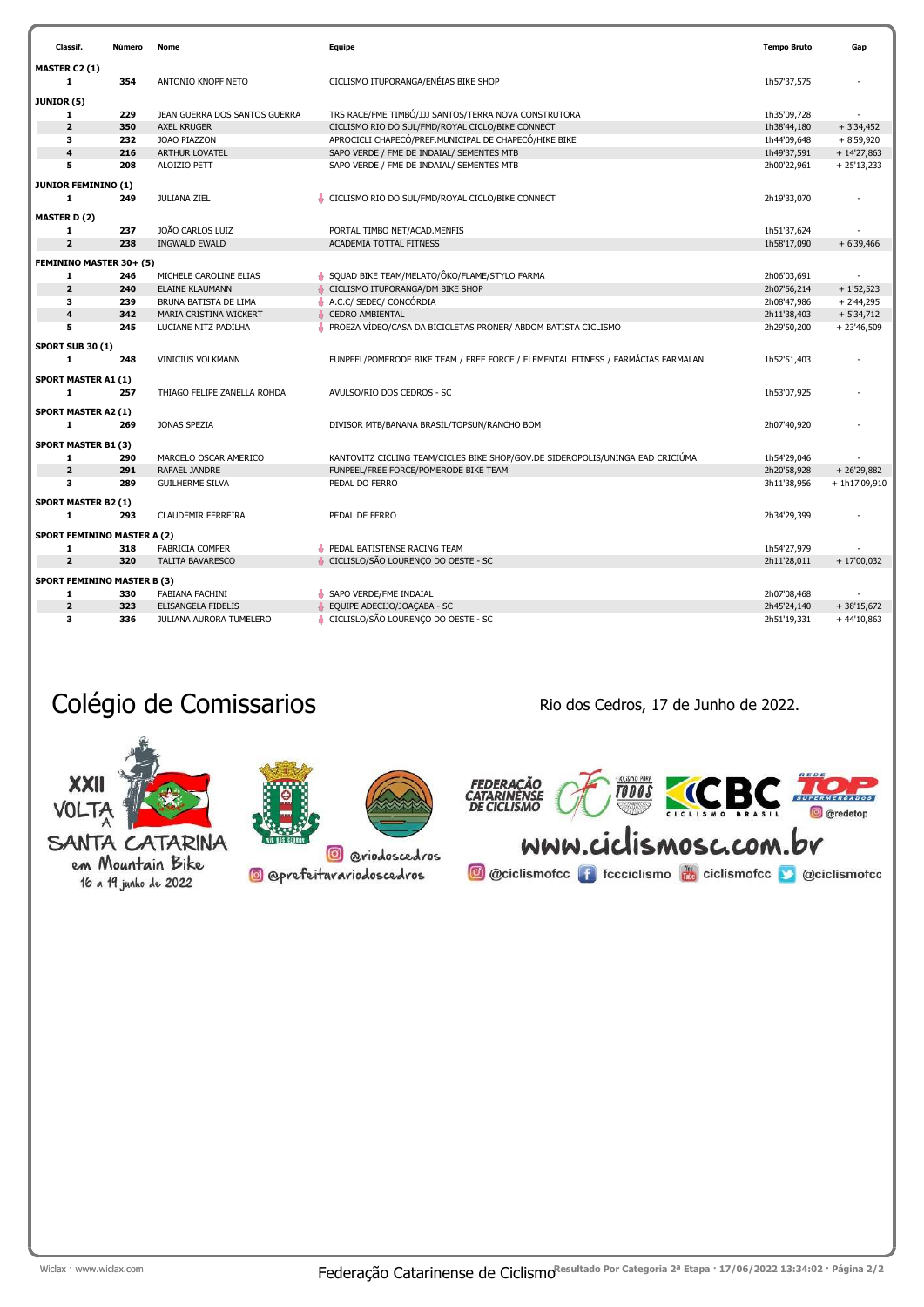# XXII VOLTA A SANTA CATARINA EM MOUNTAIN BIKE

#### Federação Catarinense de Ciclismo

### Classificação Geral após 2ª Etapa · 2 páginas

| Classif.                   | Número                  | Nome                           | <b>Equipe</b>                                                    | ETAPA <sub>1</sub> | ETAPA <sub>2</sub> | <b>Tempo Bruto</b> | Gap          |
|----------------------------|-------------------------|--------------------------------|------------------------------------------------------------------|--------------------|--------------------|--------------------|--------------|
| <b>ELITE (11)</b>          |                         |                                |                                                                  |                    |                    |                    |              |
| 1                          | 4                       | FERNANDO NUNES DE SOUZA        | ADECIJO/BELOTO STOCK/JOAÇABA                                     | 0h50'01 (1)        | 1h52'22 (6)        | 2h42'23            |              |
| $\overline{\mathbf{2}}$    | 9                       | MATHEUS MIRANDA DA SILVA       | EDRO BIKES/FME TUBARÃO/RP7 SPORT                                 | 0h50'46 (3)        | 1h52'24 (7)        | 2h43'10            | $+47,000$    |
| з                          | $\overline{\mathbf{z}}$ | LIAN CARLOS OLCZYK             | ASSOCIAÇÃO PEDALA ITAPEMA DE CICLISMO                            | 0h50'45 (2)        | 1h52'26 (8)        | 2h43'11            | $+48,000$    |
| $\overline{\mathbf{4}}$    | 6                       | LAERCIO JOSE SILVEIRA          | PEDALLI BIKE STORE/SIQUEIRA PRO TECH/PORTONAVE/GPINHEIRO ITAJAI  | 0h52'15(6)         | 1h52'46 (11)       | 2h45'01            | $+2'38,000$  |
| 5                          | $\mathbf{1}$            | <b>AQUILA ROUX</b>             | PEDALLI BIKE STORE/SIQUEIRA PRO TECH/PORTONAVE/GPINHEIRO ITAJAI  | 0h52'49 (12)       | 1h55'42 (22)       | 2h48'31            | $+6'08,000$  |
| 6                          | 8                       | LUIS EDUARDO PETER             | CICLISLO/SÃO LOURENÇO DO OESTE                                   | 0h56'04 (33)       | 1h54'33 (19)       | 2h50'37            | $+8'14,000$  |
| $\overline{\phantom{a}}$   | 12                      | THIAGO RODRIGO DEMARCHI        | ASSOCIAÇÃO PEDALA ITAPEMA DE CICLISMO                            | 0h55'22 (30)       | 1h58'53 (39)       | 2h54'15            | $+11'52,00$  |
| 8                          | $\overline{2}$          | CAIO ANDREUZZI                 | APROCICLI CHAPECÓ/PREF.MUNICIPAL DE CHAPECÓ/HIKE BIKE            | 0h54'20 (26)       | 2h02'31 (42)       | 2h56'51            | $+ 14'28,00$ |
| 9                          | 11                      | CRISTOTHER NATAN DICKMANN      | TRS BIKE/FME TIMBO                                               | 0h55'53 (31)       | 2h04'08 (47)       | 3h00'01            | $+17'38,00$  |
| 10                         | 3                       | CRISTIANO DE OLIVEIRA SANTOS   | PEDALLI BIKE STORE/SIQUEIRA PRO TECH/PORTONAVE/GPINHEIRO ITAJAI  | 0h59'13 (45)       | 2h02'38 (43)       | 3h01'51            | $+ 19'28,00$ |
| 11                         | 5                       | <b>GETER DALAVALE</b>          | IRIO GROLLI ADVOGADOS                                            | 1h33'11 (92)       | 3h26'20 (92)       | 4h59'31            | $+ 2h17'08,$ |
| <b>ELITE FEMININO (6)</b>  |                         |                                |                                                                  |                    |                    |                    |              |
| 1                          | 15                      | CLEUSA FERREIRA BENEDETTI      | AVAI/SÃO JOSÉ/AVAÍ                                               | 1h01'53 (53)       | 2h15'29 (64)       | 3h17'22            |              |
| $\overline{\mathbf{2}}$    | 16                      | JESSICA RAMOS RIBEIRO          | CICLISMO ITUPORANGA/RIBEIRO BIKE SHOP                            | 1h03'44 (60)       | 2h16'39 (68)       | 3h20'23            | $+3'01,000$  |
| з                          | 13                      | BRUNA STRUBE LIMA              | CICLISMO RIO DO SUL/FMD/ROYAL CICLO/BIKE CONNECT                 | 1h02'54 (56)       | 2h27'55 (79)       | 3h30'49            | $+ 13'27,00$ |
| $\overline{\mathbf{4}}$    | 17                      | JOSIANI VIECELLI               | ADECIJO/JOAÇABA                                                  | 1h05'55 (65)       | 2h25'00 (75)       | 3h30'55            | $+13'33,00$  |
| 5                          | 18                      | SABRINA KRIEGER                | ASSOCIAÇÃO PEDALA ITAPEMA DE CICLISMO                            | 1h07'56 (68)       | 2h27'54 (78)       | 3h35'50            | $+18'28,00$  |
| 6                          | 14                      | CATIANE CARDOSO PEREIRA        | ASSOCIAÇÃO PEDALA ITAPEMA DE CICLISMO                            | 1h13'09 (81)       | 2h44'27 (86)       | 3h57'36            | $+40'14,00$  |
|                            |                         |                                |                                                                  |                    |                    |                    |              |
| FEMININO MASTER 30+ (5)    |                         |                                |                                                                  |                    |                    |                    |              |
| 1                          | 240                     | ELAINE KLAUMANN                | CICLISMO ITUPORANGA/DM BIKE SHOP                                 | 1h10'34 (77)       | 2h07'56 (55)       | 3h18'30            |              |
| $\overline{\mathbf{2}}$    | 246                     | MICHELE CAROLINE ELIAS         | SQUAD BIKE TEAM/MELATO/ÔKO/FLAME/STYLO FARMA                     | 1h12'56 (80)       | 2h06'03 (51)       | 3h18'59            | $+29,000$    |
| з                          | 342                     | MARIA CRISTINA WICKERT         | <b>CEDRO AMBIENTAL</b><br>۰                                      | 1h15'37 (85)       | 2h11'38 (62)       | 3h27'15            | $+8'45,000$  |
| $\overline{\mathbf{4}}$    | 239                     | BRUNA BATISTA DE LIMA          | A.C.C/ SEDEC/ CONCÓRDIA                                          | 1h20'34 (89)       | 2h08'47 (57)       | 3h29'21            | $+10'51,00$  |
| 5                          | 245                     | LUCIANE NITZ PADILHA           | PROEZA VÍDEO/CASA DA BICICLETAS PRONER/ ABDOM BATISTA CICLISMO   | 1h27'22 (90)       | 2h29'50 (80)       | 3h57'12            | $+38'42,00$  |
| <b>JUNIOR (5)</b>          |                         |                                |                                                                  |                    |                    |                    |              |
| 1                          | 229                     | JEAN GUERRA DOS SANTOS GUERRA  | TRS RACE/FME TIMBÓ/JJJ SANTOS/TERRA NOVA CONSTRUTORA             | 0h54'53 (28)       | 1h35'09 (1)        | 2h30'02            |              |
| $\overline{\mathbf{2}}$    | 350                     | AXEL KRUGER                    | CICLISMO RIO DO SUL/FMD/ROYAL CICLO/BIKE CONNECT                 | 0h56'27 (37)       | 1h38'44 (2)        | 2h35'11            | $+5'09,000$  |
| з                          | 232                     | JOAO PIAZZON                   | APROCICLI CHAPECÓ/PREF.MUNICIPAL DE CHAPECÓ/HIKE BIKE            | 1h05'10 (62)       | 1h44'09 (3)        | 2h49'19            | $+ 19'17,00$ |
| $\overline{\mathbf{4}}$    | 216                     | ARTHUR LOVATEL                 | SAPO VERDE / FME DE INDAIAL/ SEMENTES MTB                        | 1h01'35 (51)       | 1h49'37 (4)        | 2h51'12            | $+21'10,00$  |
| 5                          | 208                     | ALOIZIO PETT                   | SAPO VERDE / FME DE INDAIAL/ SEMENTES MTB                        | 1h13'22 (82)       | 2h00'22 (40)       | 3h13'44            | $+43'42,00$  |
| <b>JUNIOR FEMININO (1)</b> |                         |                                |                                                                  |                    |                    |                    |              |
| 1                          | 249                     | <b>JULIANA ZIEL</b>            | CICLISMO RIO DO SUL/FMD/ROYAL CICLO/BIKE CONNECT                 | 1h17'22 (86)       | 2h19'33 (72)       | 3h36'55            |              |
|                            |                         |                                |                                                                  |                    |                    |                    |              |
| MASTER A1 (9)              |                         |                                |                                                                  |                    |                    |                    |              |
| 1                          | 28                      | DIEGO STEIL                    | FORCE BIKE TEAM/BELEZA BIKE                                      | 0h52'16 (7)        | 1h55'33 (21)       | 2h47'49            |              |
| $\overline{\mathbf{2}}$    | 26                      | CRISTIANO SCHMITZ              | FORCE BIKE TEAM/ITAPEMA - SC                                     | 0h52'37 (9)        | 1h57'17 (24)       | 2h49'54            | $+2'05,000$  |
| з                          | 30                      | JOÃO ALEXANDRE ROBERTI         | PEDAL BATISTENSE RACING TEAM                                     | 0h53'44 (18)       | 1h58'20 (33)       | 2h52'04            | $+4'15,000$  |
| $\overline{\mathbf{4}}$    | 29                      | <b>GUILHERME OLINGER</b>       | <b>BRUSQUE/SC</b>                                                | 0h54'16 (23)       | 1h57'57 (26)       | 2h52'13            | $+4'24,000$  |
| 5                          | 42                      | ROTHERDAN LUIZ RAMOS           | VOZZACA/KANTOVITZ                                                | 0h54'16 (24)       | 1h58'17 (32)       | 2h52'33            | $+4'44,000$  |
| 6                          | 32                      | LEONARDO BARBIERI              | CICLISLO/SÃO LOURENÇO DO OESTE - SC                              | 0h57'53 (44)       | 2h05'33 (49)       | 3h03'26            | $+15'37,00$  |
| $\overline{\phantom{a}}$   | 27                      | DIEGO FERNANDO DAHLKE          | POMERODE BIKE TEAM                                               | 0h57'00 (40)       | 2h07'02 (52)       | 3h04'02            | $+16'13,00$  |
| 8                          | 43                      | THIAGO DA SILVA                | SEL. CAMPOS NOVOS/ACICAN/SMKBIKESHOP                             | 1h01'13 (50)       | 2h18'54 (70)       | 3h20'07            | $+32'18,00$  |
| 9                          | 37                      | MATHEUS DALMÉDICO IORIS        | CICLISLO/CONSULTÓRIO DR. IVAN M. IORIS                           | 1h19'10 (88)       | 2h05'35 (50)       | 3h24'45            | $+36'56,00$  |
| <b>MASTER A2 (17)</b>      |                         |                                |                                                                  |                    |                    |                    |              |
| 1                          | 79                      | MARCELO MEDEIROS GARCIA        | ENZO AUTOMOVEIS/STÚDIO KRON/PEDAL BIKES                          | 0h52'27 (8)        | 1h52'37 (10)       | 2h45'04            |              |
| $\overline{\mathbf{2}}$    | 90                      | RODRIGO ALVES DEMARCHE         | CICLISMO ITUPORANGA/RIBEIRO BIKE SHOP                            | 0h51'57(5)         | 1h54'28 (17)       | 2h46'25            | $+1'21,000$  |
| з                          | 58                      | ELEANDRO DE LIMA               | GATTO PERFORMANCE/KATSUL/VARGAS BIKESHOP/SUDRACT                 | 0h53'45 (21)       | 1h52'49 (12)       | 2h46'34            | $+1'30,000$  |
| $\overline{\mathbf{4}}$    | 75                      | JOÃO CÉSAR SOUZA               | <b>KLEIN BIKES/SOLIFES</b>                                       | 0h53'44 (19)       | 1h54'35 (20)       | 2h48'19            | $+3'15,000$  |
| 5                          | 48                      | DANIEL LUIS BOHRER             | ACADEMIA DE CICLISMO                                             | 0h52'45 (11)       | 1h57'59 (27)       | 2h50'44            | $+5'40,000$  |
| 6                          | 59                      | ELEANDRO GURKEVICZ             | CCO VELO                                                         | 0h53'44 (20)       | 1h57'15 (23)       | 2h50'59            | $+5'55,000$  |
| 7                          | 49                      | EDUARDO LUIZ SANTIN            | CICLISLO/SAO LOURENÇO DO OESTE - SC                              | 0h53'15 (15)       | 1h58'17 (31)       | 2h51'32            | $+6'28,000$  |
| 8                          | 95                      | ROGER JOENCK                   | ROGER BIKES/FORCE BIKE TEAM                                      | 0h53'42 (16)       | 1h58'36 (35)       | 2h52'18            | $+7'14,000$  |
| 9                          | 71                      | FELIPE GAVAZZONI               | A.C.C./SEDEC/CONCÓRDIA - SC                                      | 0h54'17 (25)       | 1h58'46 (37)       | 2h53'03            | $+7'59,000$  |
| 10                         | 88                      | ROBSON ANTONIO GAMBATTO        | <b>GAMBATTO RACING</b>                                           | 0h56'06 (35)       | 1h58'38 (36)       | 2h54'44            | $+9'40,000$  |
| 11                         | 72                      | GILMAR RECALCATTI DA SILVA     | PREFEITURA DE CAMPOS NOVOS/ACICAN                                | 0h54'16 (22)       | 2h02'38 (45)       | 2h56'54            | $+11'50,00$  |
| 12                         | 45                      | <b>CLEBER BITTENCORT</b>       | TIJUCAS BIKE TEAM/FME TIJUCAS                                    | 0h54'20 (27)       | 2h02'38 (44)       | 2h56'58            | $+11'54,00$  |
| 13                         | 105                     | ANDRE PADILHA                  | TRS BIKE/MANNOS CONSTRUTORA/ACAD.PRO TRAINING                    | 0h56'50 (39)       | 2h05'23 (48)       | 3h02'13            | $+17'09,00$  |
| 14                         | 76                      | MANOEL OLIVERIO COSTA PEREIRA  | CICLISMO ITUPORANGA/Q MASSA PIZZARIA/SABRINA ESTÉTICA            | 0h56'04 (34)       | 2h07'59 (56)       | 3h04'03            | $+18'59,00$  |
| 15                         | 73                      | JONAS JOSE DA SILVA            | CICLISLO/SÃO LOURENÇO DO OESTE - SC                              | 0h57'28 (42)       | 2h12'08 (63)       | 3h09'36            | $+ 24'32,00$ |
| 16                         | 74                      | JOSIAS DA SILVA                | ITUPORANGA CICLISMO/TEAM CAMBIRELA ESPORTES/CICLES HOFFMANN      | 1h02'52 (55)       | 2h15'30 (65)       | 3h18'22            | $+33'18,00$  |
| 17                         | 52                      | EDUARDO VITOR KLAUMANN         | CICLISMO ITUPORANGA/DM BIKE SHOP                                 | 1h09'00 (70)       | 2h38'57 (84)       | 3h47'57            | $+ 1h02'53,$ |
| MASTER B1 (8)              |                         |                                |                                                                  |                    |                    |                    |              |
| 1                          | 124                     | JOAO JORGE BAGGIO              | <b>B7 CYCLING</b>                                                | 0h51'53 (4)        | 1h53'48 (15)       | 2h45'41            |              |
| $\overline{\mathbf{2}}$    | 115                     | ELSON GUSTAVO MOTA ARRUDA      | CAFÉ REI DA MONTANHA/MEDONHOS FLORIPA                            | 0h57'53 (43)       | 2h11'25 (60)       | 3h09'18            | $+23'37,00$  |
| 3                          | 116                     | EVANDRO LUIS GIAROLO           | FORCE BIKE TEAM                                                  | 0h59'26 (46)       | 2h10'42 (59)       | 3h10'08            | $+ 24'27,00$ |
| 4                          | 125                     | RODRIGOFLORES SILVA            | GPA/MEDONHOS FLORIPA                                             | 1h02'56 (57)       | 2h16'14 (67)       | 3h19'10            | $+33'29,00$  |
| 5                          | 119                     | FABIANO SANICK PADILHA         | VAMOQVAMO/CHAPECO - SC                                           | 1h01'12 (49)       | 2h18'26 (69)       | 3h19'38            | $+33'57,00$  |
| 6                          | 114                     | ARI SCHVEITZER JUNIOR          | MEDONHOS FLORIPA                                                 | 1h03'42 (59)       | 2h26'37 (76)       | 3h30'19            | $+44'38,00$  |
| 7                          | 122                     | JOÃO PADILHA JUNIOR            | PROEZA MAKER/CASA DA BICICLETAS PRONER/ ABDON BATISTA CICLISMO   | 1h07'18 (66)       | 2h26'37 (77)       | 3h33'55            | $+48'14,00$  |
| 8                          | 149                     | CARLOS ALBERTO CORSO           | AVULSO/BALNEÁRIO CAMBORIÚ - SC                                   | 1h08'39 (69)       | 2h35'44 (82)       | 3h44'23            | $+58'42,00$  |
| MASTER B2 (7)              |                         |                                |                                                                  |                    |                    |                    |              |
| 1                          | 138                     | NIVALDO DE FARIAS              | KANTOVITZ CYCIING TEAM/FME TUBARÃO/MECÂNICA GIBA CICLE           | 0h52'59 (14)       | 1h58'15 (29)       | 2h51'14            |              |
| $\mathbf 2$                | 142                     | <b>VOLMEI POMMERENKE</b>       | A.C.C./SEDEC/CONCÓRDIA - SC                                      | 0h53'44 (17)       | 1h58'47 (38)       | 2h52'31            | $+1'17,000$  |
| з                          | 126                     | ANDRE FRANCISCO                | CCM SÃO BENTO/CAMPOS DO JORDÃO - SP                              | 0h56'08 (36)       | 1h58'15 (28)       | 2h54'23            | $+3'09,000$  |
| 4                          | 129                     | <b>JAQUES RAUH</b>             | BRAVOS E BRUTOS BIKERS/FLUIR BIKE                                | 1h01'53 (52)       | 2h15'45 (66)       | 3h17'38            | $+26'24,00$  |
| 5                          | 127                     | <b>GIULLIANO MENDES</b>        | KÁTIA ANDRADE CORPORATION                                        | 0h59'33 (47)       | 2h19'28 (71)       | 3h19'01            | $+27'47,00$  |
| 6                          | 143                     | NORTHON ANDRÉ FELIPE KNOBLAUCH | PEDAL BIKES/CAÇADOR - SC                                         | 1h03'33 (58)       | 2h20'44 (73)       | 3h24'17            | $+33'03,00$  |
| $\overline{\phantom{a}}$   | 141                     | <b>RUI PEDRO HERMES</b>        | ATIVO/AQUATIC/CHAPECÓ - SC                                       | 1h09'53 (75)       | 2h50'52 (88)       | 4h00'45            | $+ 1h09'31,$ |
| MASTER C1 (3)              |                         |                                |                                                                  |                    |                    |                    |              |
| 1                          | 389                     | DANIEL LABADIA                 | DR MTB/GUARAREMA - SP                                            | 1h09'36 (73)       | 2h36'44 (83)       | 3h46'20            |              |
| $\overline{\mathbf{2}}$    | 396                     | ROGERIO BOSHAMMER              | DIVISOR MTB/BANANA BRASIL/TOPSUN/RANCHO BOM SUPERMERCADOS/PROGRE | 1h12'16 (79)       | 2h42'29 (85)       | 3h54'45            | $+8'25,000$  |
| 3                          | 395                     | OSMAR DE SOUZA                 | <b>GO BIKESPORTS</b>                                             | 1h17'55 (87)       | 3h03'05 (90)       | 4h21'00            | $+34'40,00$  |
|                            |                         |                                |                                                                  |                    |                    |                    |              |

Wiclax · www.wiclax.com **Classificação Catarinense de Ciclismo**Classificação Geral após 2ª Etapa · 17/06/2022 13:29:47 · Página 1/2